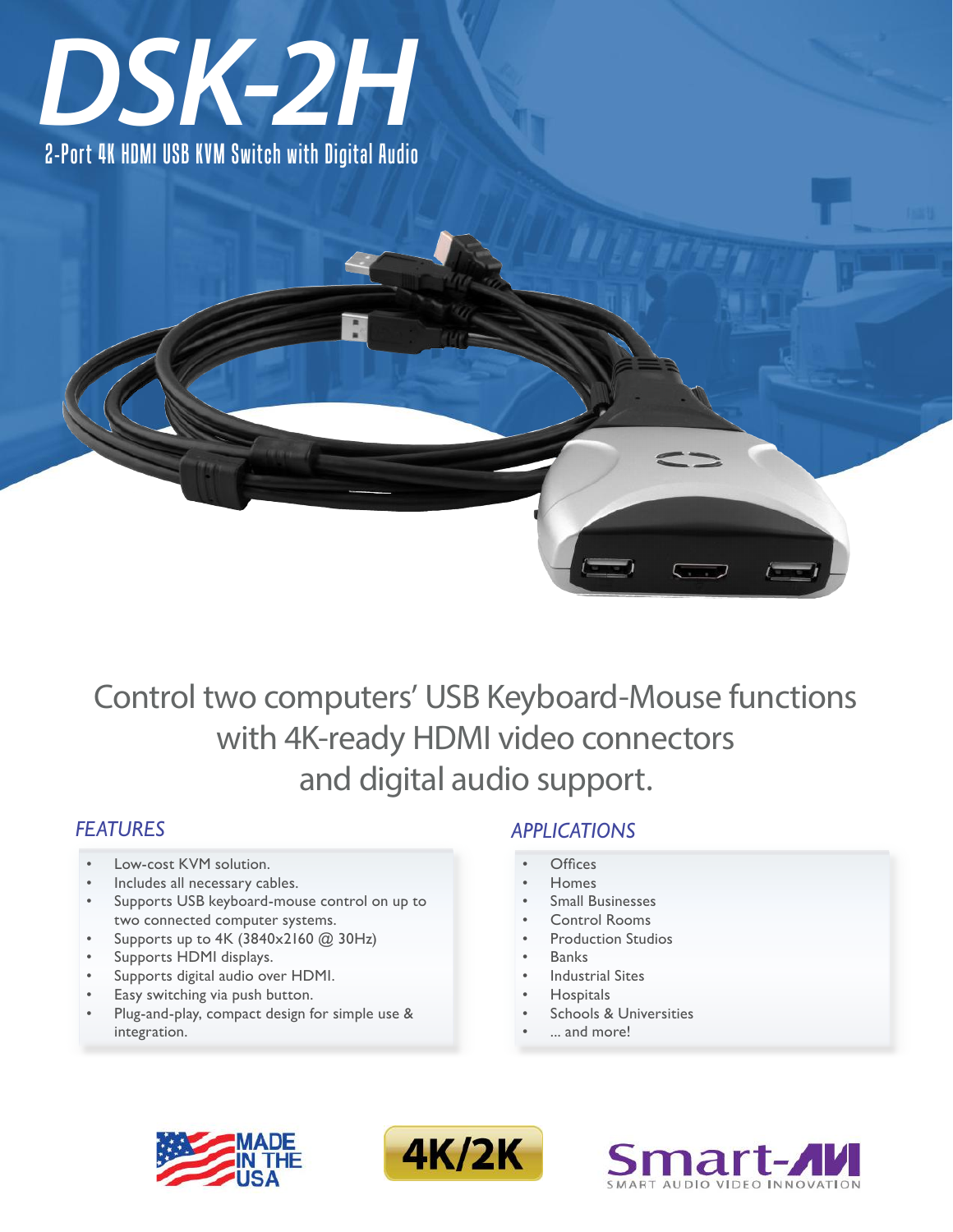### *OVERVIEW*

Perfect for small office and home settings, the DSK-2H is an ultra-small 2-port HDMI KVM unit with digital audio support and easy push-button switching. Using a USB keyboard and mouse combo with a HDMI monitor, users can control two connected computer systems with ease.

The DSK-2H's HDMI connectivity offers both 4K Ultra-HD (3840x2160 @ 30Hz) resolution and digital audio for the very best picture & sound quality.

The DSK-2H is plug-and-play ready, lightweight, and simple to integrate into nearly any work setting. KVM has never been so simple or effective, thanks to the DSK-2H solution Powered by SmartAVI.



*USB & HDMI Output*

#### KVM MANAGEMENT MADE EASY

The DSK-2H features plug-and-play control of USB keyboard-mouse and HDMI video from two connected computers at the press of a single button.

#### FULL ULTRA-HD VIDEO AND DIGITAL AUDIO SUPPORT

The DSK-2H supports video resolutions up to 4K (3840x2160 @ 30Hz) and digital audio from HDMI sources.

#### FULL USB KEYBOARD AND MOUSE EMULATION

The DSK-2H features responsive and reliable USB keyboard-mouse functionality, making for a seamless user experience when controlling connected computers.

### *COMPACT SOLUTION*

The DSK-2H is lightweight and easy to carry around on-the-go. Users can hook the KVM device up to any system and start using it immediately, thanks to SmartAVI's signature plug-and-play accessibility. The DSK-2H is quite simply our easiest KVM solution!